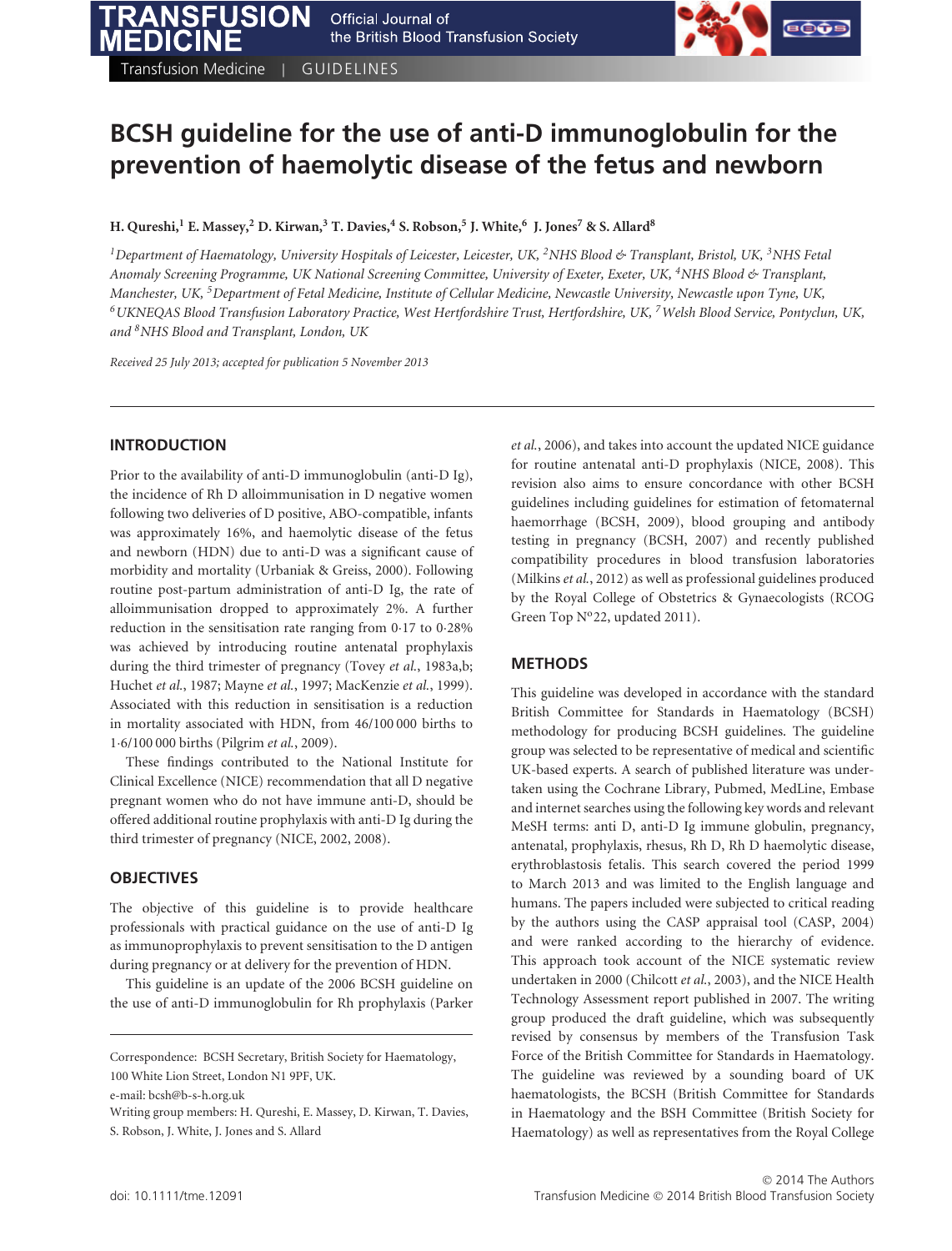of Obstetrics and Gynaecology and the Royal College of Midwifery, with comments incorporated where appropriate. Criteria used to assign levels of evidence and grades of recommendations are as outlined by the Agency for Healthcare Research and Quality (AHRQ) at http:www.ahrq.gov (Appendix 1).

# **1. SUMMARY OF KEY RECOMMENDATIONS**

- 1. Following potentially sensitising events, anti-D Ig should be administered as soon as possible and always within 72 h of the event. If, exceptionally, this deadline has not been met some protection may be offered if anti-D Ig is given up to 10 days after the sensitising event (Grade 1C).
- 2. In pregnancies*<*12 weeks gestation, anti-D Ig prophylaxis is only indicated following ectopic pregnancy, molar pregnancy, therapeutic termination of pregnancy and in cases of uterine bleeding where this is repeated, heavy or associated with abdominal pain. The minimum dose should be 250 IU. A test for fetomaternal haemorrhage (FMH) is not required (Grade 2C).
- 3. For potentially sensitising events between 12 and 20 weeks gestation, a minimum dose of 250 IU should be administered within 72 h of the event. A test for FMH is not required (Grade 2C).
- 4. For potentially sensitising events after 20 weeks gestation, a minimum anti-D Ig dose of 500 IU should be administered within 72 h of the event. A test for FMH is required (Grade 2C).
- 5. Appropriate tests for FMH should be carried out for all D negative, previously non-sensitised, pregnant women who have had a potentially sensitising event after 20 weeks of gestation, and additional dose(s) of anti-D Ig should be administered as necessary (Grade 1C).
- 6. All D negative pregnant women who have not been previously sensitised should be offered routine antenatal prophylaxis with anti-D Ig (RAADP) either with a single dose regimen at around 28 weeks, or two-dose regimen given at 28 and 34 weeks (Grade 1B).
- 7. It is important that the 28-week sample for blood group and antibody screen is taken prior to the first routine prophylactic anti-D Ig injection being given. This forms the second screen required in pregnancy as stated in the BCSH Guidelines for Blood Grouping and Red Cell Antibody Testing during pregnancy (BCSH c, 2007; NICE CG62, 2008) (Grade 2C).
- 8. Routine Antenatal Anti-D Ig Prophylaxis (RAADP) should be regarded as a separate entity and administered regardless of, and in addition to, any anti-D Ig that may have been given for a potentially sensitising event (Grade 2C).
- 9. Following birth, ABO and Rh D typing should be performed on cord blood and if the baby is confirmed to be D positive, all D negative, previously non-sensitised,

women should be offered at least 500 IU of anti-D Ig within 72 h following delivery. Maternal samples should be tested for FMH and additional dose(s) given as guided by FMH tests (Grade 1B).

- 10. In the event of an intrauterine death (IUD), where no sample can be obtained from the baby, an appropriate dose of prophylactic anti-D Ig should be administered to D negative, previously non-sensitised women within 72 h of the *diagnosis of IUD*, irrespective of the time of subsequent delivery (Grade 1C).
- 11. Where intra-operative cell salvage (ICS) is used during Caesarean section in D negative, previously nonsensitised women, and where cord blood group is confirmed as D positive (or unknown), a minimum dose of 1500 IU anti-D Ig should be administered following the re-infusion of salvaged red cells, and a maternal sample should be taken for estimation of FMH 30–45 min after reinfusion in case more anti-D Ig is indicated. It is important that clinicians inform the transfusion laboratory if ICS has been used to ensure that correct dose of anti-D Ig is issued (Grade 2C).
- 12. Auditable records of issue and administration should be maintained to allow full traceability of anti-D immunoglobulin (Good Practice Point, Grade 2C).
- 13. Where anti-D is detected in a blood sample from a pregnant woman, further history should be taken and investigation undertaken to establish whether this is immune or passive. The outcome will inform clinical decisions regarding Anti-D prophylaxis and antenatal follow-up (Grade 2C). If no clear conclusion can be reached as to the origin of the anti-D, then prophylaxis should continue to be administered in accordance with guidelines for D negative women who have not formed immune anti-D (grade 2C).

# **2. POTENTIALLY SENSITISING EVENTS REQUIRING ANTI-D IG PROPHYLAXIS**

Pregnant D negative women with no immune anti-D should be offered prophylactic anti-D Ig for potentially sensitising events listed in Table 1. A dose of anti-D Ig appropriate to the gestation (see 3–5) should be administered within 72 h of a potentially sensitising event. However if, exceptionally, this deadline cannot be met, some protection may still be offered if anti-D Ig is given up to 10 days after the sensitising event (Lee *et al.*, 1999; RCOG, 2011).

# *Recommendation:*

Following potentially sensitising events, anti-D Ig should be administered as soon as possible and always within 72 h of the event. If, exceptionally, this deadline has not been met some protection may be offered if anti-D Ig is given up to 10 days after the sensitising event (Grade 1C).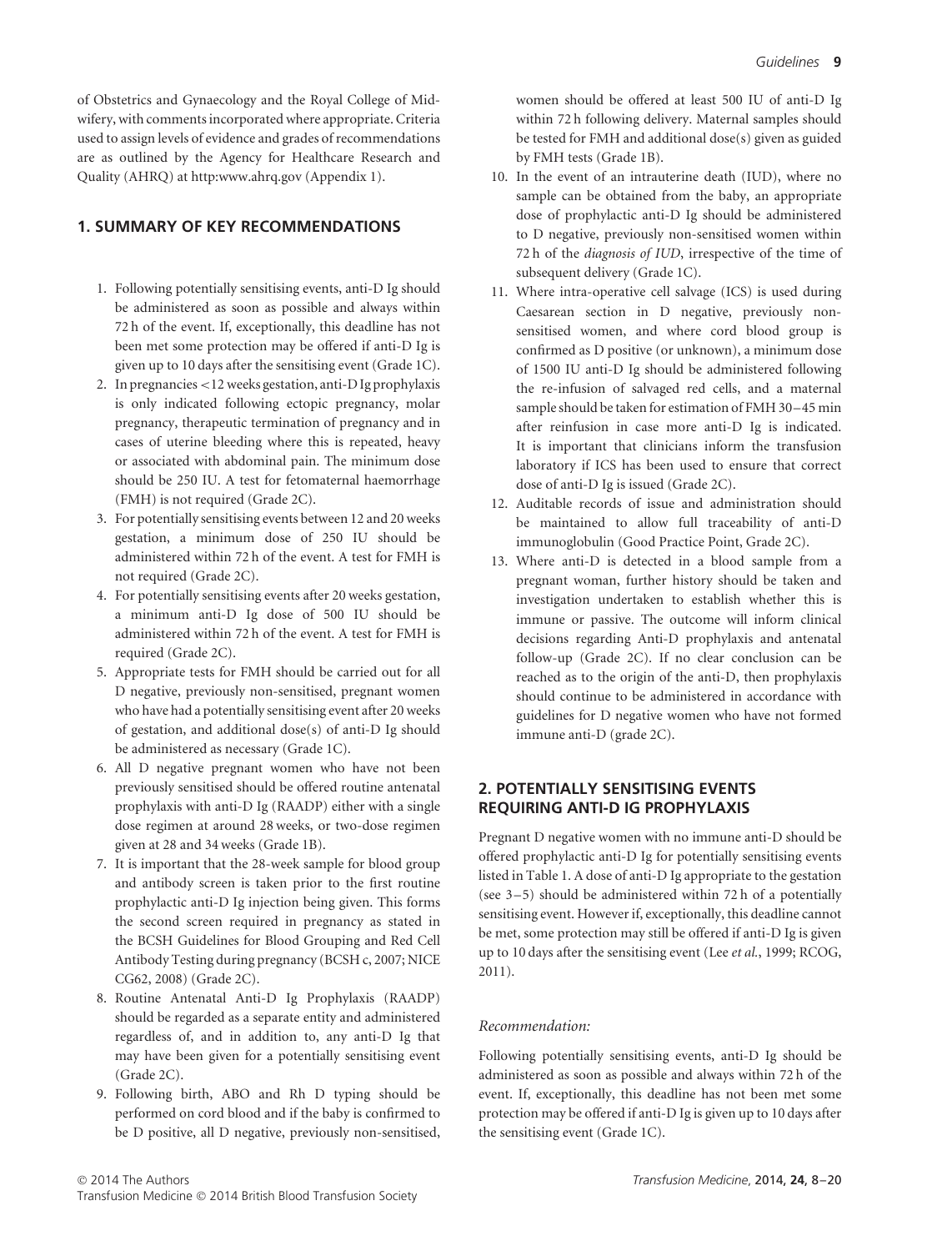**Table 1.** Potentially sensitising events in pregnancy

| Amniocentesis, chorionic villus biopsy and cordocentesis               |
|------------------------------------------------------------------------|
| Antepartum haemorrhage/Uterine (PV) bleeding in pregnancy              |
| External cephalic version                                              |
| Abdominal trauma (sharp/blunt, open/closed)                            |
| Ectopic pregnancy                                                      |
| Evacuation of molar pregnancy                                          |
| Intrauterine death and stillbirth                                      |
| In-utero therapeutic interventions (transfusion, surgery, insertion of |
| shunts, laser)                                                         |
| Miscarriage, threatened miscarriage                                    |
| Therapeutic termination of pregnancy                                   |
| Delivery – normal, instrumental or Caesarean section                   |
| Intra-operative cell salvage                                           |
|                                                                        |

# **3. POTENTIALLY SENSITISING EVENTS IN PREGNANCIES OF LESS THAN 12 WEEKS OF GESTATION**

#### *3.1. Laboratory tests required*

A maternal blood group and antibody screen should be performed to determine or confirm the Rh D group and check for the presence of immune anti-D. The reagents used should conform to BCSH guidelines for pre-transfusion compatibility procedures (Milkins *et al.*, 2012).

Women with anomalous Rh D typing results should be treated as D negative until confirmatory testing is completed.

A test for fetomaternal haemorrhage (FMH) is NOT required.

### *3.2. Administration of anti-D Ig*

In cases of spontaneous complete miscarriage confirmed by scan where the uterus is not instrumented, or where mild painless vaginal (PV) bleeding occurs before 12 weeks, prophylactic anti-D immunoglobulin is not necessary because the risk of FMH and hence maternal exposure to the D antigen is negligible.

In cases of therapeutic termination of pregnancy, whether by surgical or medical methods, and regardless of gestational age, previously non-sensitised D negative women should receive a minimum dose of 250 IU prophylactic anti-D Ig within 72 h of the event (RCOG, 2011).

There is a significant potential for sensitisation in cases of ectopic pregnancy (Hartwell, 1998). A minimum dose of 250 IU anti-D Ig should be administered to all cases of ectopic pregnancy in previously non-sensitised, D negative women regardless of the mode of management (RCOG, 2011). The authors note that the recent NICE guidance on the management of ectopic pregnancy and miscarriage (NICE, 2012) specifically recommends against offering anti-D Ig if ectopic pregnancy is solely managed medically but without any clear evidence to support this. The authors feel that this has potential for causing confusion resulting from inconsistency with established current practice based upon RCOG green top and BCSH guidelines and introduces complexity into decision making without strong evidence to support any such change.

There is significant potential for sensitisation in cases of molar pregnancy. A minimum dose of 250 IU anti-D Ig should be administered to all cases of molar pregnancy in previously non-sensitised, D negative women (RCOG, 2010).

Evidence that women are sensitised after uterine bleeding in the first 12 weeks of pregnancy, where the fetus is viable and the pregnancy continues, is scant (Ghosh & Murphy, 1994). Therefore anti-D Ig is not necessary in women with threatened miscarriage with a viable fetus where bleeding completely stops before 12 weeks gestation. However, 250 IU anti-D Immunoglobulin should be administered where bleeding is heavy or repeated or where there is associated abdominal pain particularly if these events occur as gestation approaches 12 weeks (Grade 2C recommendation). Gestational age should be confirmed by ultrasound.

### *Recommendation*

In pregnancies *<*12 weeks gestation, Anti-D Ig prophylaxis (minimum dose 250 IU) is only indicated following an ectopic pregnancy, molar pregnancy, therapeutic termination of pregnancy and in some cases of uterine bleeding where this is repeated, heavy or associated with abdominal pain. A test for FMH is not required (Grade 2C)

# **4. POTENTIALLY SENSITISING EVENTS IN PREGNANCIES OF 12 WEEKS TO LESS THAN 20 WEEKS OF GESTATION**

### *4.1. Laboratory tests required*

A maternal blood group and antibody screen should be performed to determine or confirm the Rh D group and check for the presence of anti-D. The reagents used should conform to BCSH guidelines for pre-transfusion compatibility procedures (Milkins *et al.*, 2012).

If anti-D is identified, further history should be obtained and investigation undertaken to determine whether this is immune or passive (as a result of previous injection of anti-D Ig).

If no clear conclusion can be reached as to the origin of the anti-D detected, then the woman should continue to be offered anti-D prophylaxis on the assumption that it may be passive.

Women with indeterminate Rh D typing results should be treated as *D negative* until confirmatory testing is completed.

A test for FMH is NOT required before 20 weeks gestation.

# *4.2. Administration of anti-D Ig*

For any potentially sensitising event listed in Table 1, confirmed D negative, previously non-sensitised, women should receive a minimum dose of 250 IU anti-D Ig within 72 h of the event (RCOG, 2011).

D negative women presenting with continual uterine bleeding between 12 and 20 weeks gestation should be given at least 250 IU anti-D Ig, at a minimum of 6 weekly intervals (Grade 2C).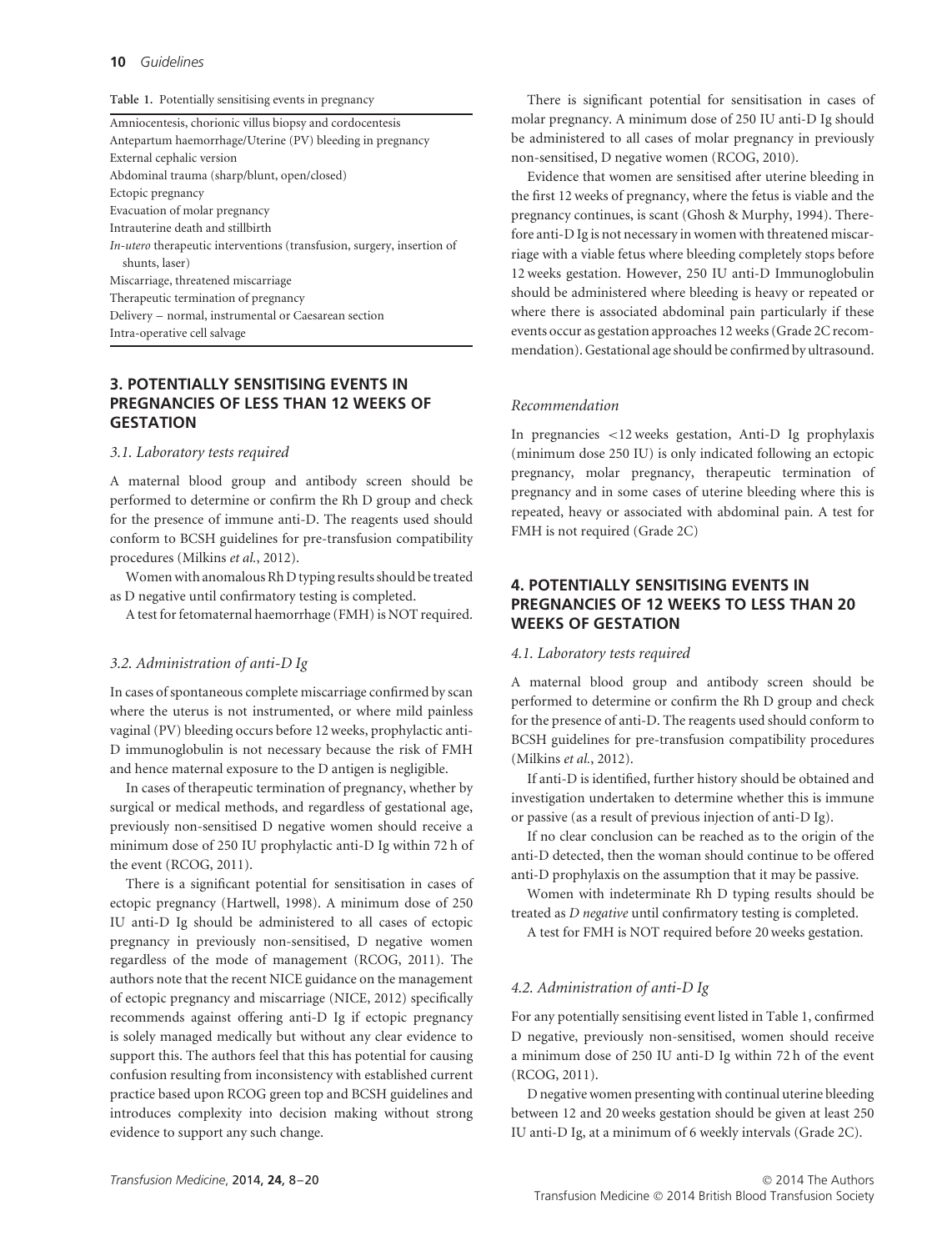### *Recommendation*

For potentially sensitising events between 12 and 20 weeks gestation a minimum dose of 250 IU should be administered within 72 h of the event. A test for FMH is not required (Grade 2C).

# **5. POTENTIALLY SENSITISING EVENTS IN PREGNANCIES OF 20 WEEKS OF GESTATION TO TERM**

#### *5.1. Laboratory tests required*

A maternal blood group and antibody screen should be performed to determine or confirm the Rh D group and check for the presence of immune anti-D. The reagents used should conform to BCSH guidelines for pre-transfusion compatibility procedures (Milkins *et al.*, 2012).

If anti-D is identified, further history should be obtained and investigation undertaken to determine whether this is immune or passive (as a result of previous injection of anti-D Ig).

If no clear conclusion can be reached as to the origin of the anti-D detected, then the woman should continue to be offered Anti-D Ig prophylaxis on the assumption that it may be passive.

Women with anomalous or indeterminate Rh D typing results should be treated as D negative until confirmatory testing is completed.

A FMH test is required to detect fetal cells in the maternal circulation and, if present, to estimate the volume of FMH to allow calculation of additional anti-D doses required to clear the fetal cells. This should be performed according to BCSH guidelines for estimation of FMH (2009).

If FMH *>*4 mL is detected, follow-up samples are required at 48 h following an intravenous (IV) dose of anti-D or 72 h following an intramuscular (IM) dose to check for clearance of fetal cells (BCSH, 2009).

### *5.2. Administration of anti-D Ig*

For any potentially sensitising event listed in Table 1, D negative, previously non-sensitised, women should receive a minimum dose of 500 IU anti-D Ig within 72 h of the event (RCOG, 2011).

A minimum of 500 IU anti-D Ig should be administered within 72 h for any potentially sensitising events regardless of whether the woman has already received RAADP at 28 weeks (BCSH, 2009).

Additional dose(s) of anti-D Ig will be necessary if the volume of FMH exceeds that covered by the standard anti-D Ig dose in use (BCSH a, 2009; RCOG, 2011). A follow-up blood sample should be taken at 48 h following each IV dose of anti-D and 72 h following each IM dose of anti-D to check if fetal cells have cleared.

In the event of continual uterine bleeding which is clinically judged to represent the same sensitising event, with no features suggestive of a new presentation or a significant change in the pattern or severity of bleeding, such as the presence of abdominal pain or another clinical presentation, a minimum dose of 500 IU anti-D Ig should be given at six weekly intervals. In the event of further intermittent uterine bleeding, estimation of FMH should be carried out at two weekly intervals. In this situation non-invasive fetal *RHD* typing using maternal plasma could be considered to reduce hospital attendance, blood sampling and avoid repeated administration of doses of anti-D, balanced against the small risk of false negativity (0·08–0·16%, Clausen *et al.*, 2002; Finning *et al.*, 2008) of fetal D typing by this technique.

If the two weekly FMH test shows the presence of fetal cells, additional anti-D Ig should be administered to cover the volume of FMH. The additional dose should be calculated as 125 IU if administered IM or 100 IU if administered IV for each mL of fetal red cells detected (minimum 500IU).

The additional dose should be offered regardless of the presence or absence of passive anti-D in maternal plasma, and FMH should be retested after 48 h if anti-D Ig has been given IV, or 72 h if given IM (Grade 2C).

If new symptoms develop suggestive of a sensitising event in addition to continual uterine bleeding (e.g. abdominal pain associated with a significant change in the pattern or severity of bleeding) then it should be managed as an additional sensitising event with an appropriate additional dose of anti-D and estimation of FMH. Each new sensitising event should be managed with an appropriate additional dose of anti-D Ig regardless of the timing or dose of anti-D Ig administered for a previous event.

#### *Recommendation*

For potentially sensitising events after 20 weeks gestation a minimum Anti D Ig dose of 500 IU should be administered within 72 h of the event (Grade 2C).

### *Recommendation*

Appropriate tests for FMH should be carried out for all D negative, previously non-sensitised, pregnant women who have had a potentially sensitising event after 20 weeks of gestation, and additional dose(s) of anti-D Ig should be administered as necessary (Grade 1C).

# **6. ROUTINE ANTENATAL ANTI-D PROPHYLAXIS (RAADP)**

This section takes account of the publication of the NICE guidance, which recommends that RAADP be offered to all D negative, non-sensitised, pregnant women (NICE, 2002, 2008).

#### *6.1. Laboratory tests required*

A sample should be taken for the routine antenatal 28-week blood group and antibody screen as described in the BCSH guidelines for blood group and red cell antibody testing in pregnancy (2006), before RAADP is given.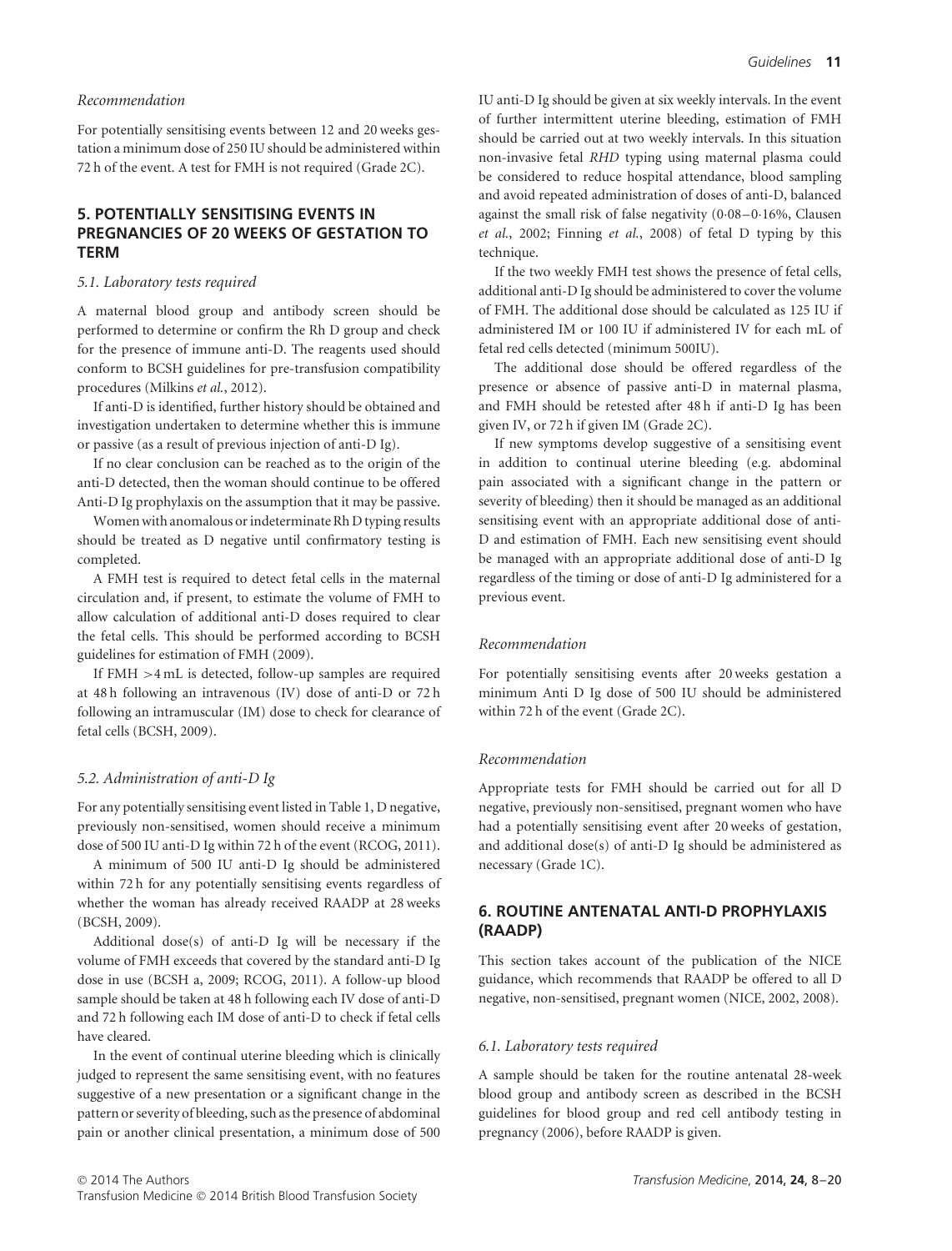If anti-D is identified in this sample, further investigations should be undertaken to determine whether this is immune or passive (i.e. previous administration of anti-D Ig).

If no clear conclusion can be reached as to the origin of the anti-D detected, then the woman should continue to be offered anti-D Ig prophylaxis, and should continue to be monitored monthly until 28 weeks gestation and fortnightly thereafter.

# *6.2. Administration of routine antenatal anti-D Ig prophylaxis (RAADP)*

There is good evidence that antenatal anti-D Ig prophylaxis using either a single large dose at 28 weeks gestation, (Bowman *et al.*, 1978; Trolle *et al.*, 1989; MacKenzie *et al.*, 2004), or two doses, given at around 28 and 34 weeks, respectively (Tovey *et al.*, 1983a,b; Mayne *et al.*, 1997; MacKenzie *et al.*, 1999), achieves a significant reduction in the incidence of maternal sensitisation to D. However, no direct comparative data is available to allow an evaluation of the relative efficacy of single dose vs two-dose regimen. NICE guidelines (NICE, 2008) recommend that the preparation with the lowest associated cost should be used. This cost should take into account the lowest acquisition cost available locally and costs associated with administration.

If using the two-dose regimen, a minimum dose of anti-D Ig 500 IU is recommended at 28 and 34 weeks.

Alternatively, a single dose of anti-D Ig, 1500 IU should be administered between 28 and 30 weeks. The single dose regimen may be more cost effective (Pilgrim *et al.*, 2009), potentially enabling better compliance and providing logistic benefits.

Use of routine *antenatal* anti-D Ig prophylaxis should not be affected by previous anti-D Ig prophylaxis administered for a sensitising event earlier in the same pregnancy.

# *Recommendation*

All D negative pregnant women who have not been previously sensitised should be offered routine antenatal prophylaxis with anti-D Ig (RAADP) either with a single dose regimen given around 28 weeks, or two dose regimen given at around 28 and 34 weeks (Grade 1B).

### *Recommendation*

It is important that the 28-week sample for blood group and antibody screen is taken prior to the first routine prophylactic anti-D Ig injection being given. This forms the second screen required in pregnancy as stated in the BCSH Guidelinesfor Blood Grouping and Red Cell Antibody Testing during pregnancy (BCSH c, 2007; NICE CG62, 2008) (Grade 2C).

### *Recommendation*

The RAADP scheme should be regarded as supplementary to any anti-D Ig administered for sensitising episodes listed in Table 1 (Grade 2C).

### *6.3. Management of RAADP scheme*

Information regarding the administration of RAADP must reach the transfusion laboratory promptly so this is available should a pregnant woman require pre-transfusion testing. This is essential because if anti-D is detected a record of anti-D Ig administration will help in the process of determining whether this is immune or passive, the outcome of which will influence management of the pregnancy.

Identification of women eligible for RAADP involves training and regular retraining of personnel responsible. This training must be carried out to ensure that all eligible women are correctly identified and their informed consent obtained.

Information leaflets should be made available to pregnant women to help with the informed consent process (RCOG, 2011).

Written requests for the injections, with suitable identification of the recipient, should be forwarded in a timely manner to the unit responsible for issuing the injection.

# **7. PROPHYLAXIS FOLLOWING BIRTH OF AN D POSITIVE CHILD OR INTRAUTERINE DEATH**

### *7.1. Laboratory tests required*

Following birth, a cord blood sample should be tested to obtain the ABO and Rh D type of the baby. If a cord blood sample is not collected for any reason, a heel prick sample from the baby should be obtained as soon as possible (BCSH, 2007). The reagents used should conform to the BCSH pre-transfusion compatibility procedures (Milkins *et al.*, 2012). Anomalous or indeterminate cord Rh D groups should be treated as D positive until confirmatory testing is completed. If a sample cannot be obtained, the baby should be assumed to be D positive for the purpose of administration of anti-D Ig.

A direct antiglobulin test (DAT) on the cord blood sample is not routinely performed since it may be positive in a proportion of cases because of antenatal prophylaxis with anti-D Ig. However, a DAT should be performed if haemolytic disease of the newborn is suspected or anticipated because of a low cord blood haemoglobin concentration &/or the presence of maternal immune red cell antibodies.

Maternal samples for confirmatory ABO and Rh D type and FMH testing should be collected after sufficient time has elapsed for any FMH to be dispersed in the maternal circulation. A period of 30–45 min is considered adequate (Mollison *et al.*, 1997) and the samples should ideally be taken within 2 h of delivery primarily to ensure that the sample is taken prior to woman's discharge from the hospital (RCOG, 2011).

FMH testing should be undertaken on all D negative women delivering D positive infants to determine if additional doses of anti-D Ig are required.

If an FMH *>*4 mL is detected, follow-up samples are required at 48 h following an IV dose of anti-D or 72 h following an IM dose to check for the clearance of fetal cells (BCSH a, 2009).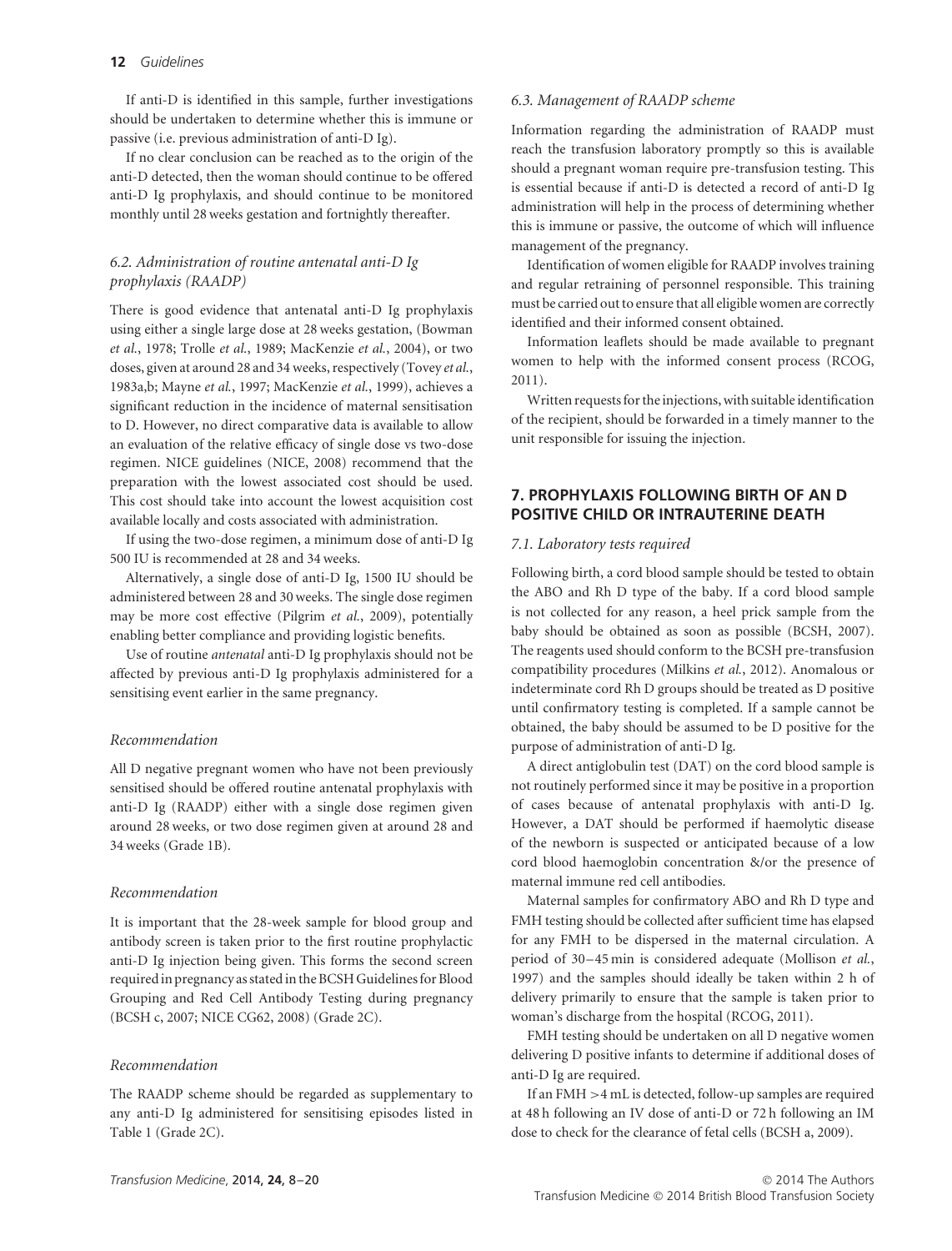#### *7.2. Administration of anti-D Ig*

If the baby's blood group is D positive, a minimum of 500 IU anti-D Ig should be administered to previously non-sensitised D negative women, within 72 h of the delivery (Crowther & Middleton, 1997).

Administration of *postpartum* anti-D Ig prophylaxis should not be affected by previous routine antenatal anti-D Ig prophylaxis or by antenatal anti-D Ig given for a potentially sensitising event.

A dose of 500 IU, IM is considered sufficient to treat a FMH of up to 4 mL fetal red cells (WHO Technical Report 468, 1971). Where it is necessary to give additional doses of anti-D Ig, as guided by tests for FMH, the dose calculation is traditionally based on 125 IU anti-D Ig/mL fetal red cells for IM administration. However, healthcare professionals should refer to manufacturer's guidance depending on which product is used (see section 11·2).

In cases of large FMH, and particularly if FMH is in excess of 100 mL, a suitable preparation of IV anti-D Ig should be considered. *Preparations licensed for IM injection only*, *must never be given IV*. Consideration should be given to limiting batch exposure, but this should not delay the timely provision of anti-D Ig.

When intra-operative cell salvage (ICS) is used for Caesarean section, reinfused blood may contain fetal red cells. Published literature using different cell salvage apparatus, techniques and volume of blood reinfused suggests that the volume of fetal red cells in re-infused blood varies from 1 to 20 mL (Fong *et al.*, 1999; Catling *et al.*, 1999; Allam *et al.*, 2008). Since the volume of fetal red cells in ICS blood is variable and can be relatively large, it is recommended that a minimum anti-D Ig dose of 1500 IU be administered after reinfusion of salvaged red cells if the cord blood group is D positive (or if the cord group cannot be established for whatever reason). Maternal samples should be taken for estimation of FMH 30–45 min after the re-infusion of salvaged red cells, and additional dose(s) of anti-D administered if necessary, and appropriate follow-up FMH testing performed. It is important that clinicians inform the transfusion laboratory if ICS has been used to ensure that correct dose of anti-D Ig is issued.

### *Recommendation*

Following birth, ABO and Rh D typing should be performed on cord blood sample and if the baby is confirmed to be D positive, all D negative, previously non-sensitised, women should receive at least 500 IU of anti-D Ig within 72 h following delivery. Maternal samples should be tested for FMH and additional dose(s) given as guided by FMH tests (Grade 1B).

### *Recommendation*

If there is an intrauterine death (IUD) and hence no sample can be obtained from the baby, prophylactic anti-D Ig should be administered to D-negative, previously non-sensitised women. A minimum of 500 IU of anti-D Ig should be administered within 72 h following the diagnosis of IUD. Maternal samples should be tested for FMH and additional dose(s) given as guided by FMH tests. It should be noted that the diagnosis of IUD is the sensitising event rather than delivery and hence anti-D Ig should be administered within 72 h of diagnosis (Grade 2C).

#### *Recommendation*

If cord blood sample cannot be obtained or if cord blood group cannot be established for any reason, at least 500 IU anti-D Ig should be administered to D negative, previously non-sensitised women (Grade 2C).

#### *Recommendation*

Where intra-operative cell salvage (ICS) is used during Caesarean section in D negative, previously non-sensitised women, and where cord blood group is confirmed as D positive (or unknown), a minimum dose of 1500 IU anti-D Ig should be administered following the re-infusion of salvaged red cells, and a maternal sample should be taken for estimation of FMH 30–45 min after reinfusion in case more anti-D Ig is indicated. It is important that clinicians inform the transfusion laboratory if ICS has been used to ensure that correct dose of anti-D Ig is issued (Grade 2C).

# **8. MANAGEMENT OF TRANSFUSION OF D POSITIVE BLOOD COMPONENTS TO D NEGATIVE GIRLS OR WOMEN OF CHILDBEARING POTENTIAL**

#### *8.1. D positive platelet transfusions*

Whenever possible, D negative platelets should be transfused to D negative girls or women of child bearing potential, who need a platelet transfusion. Occasionally, if the appropriate product is not available or its availability would cause unacceptable delay, it may be necessary to transfuse D positive platelets. In these circumstances, prophylaxis against possible sensitisation to the D antigen by red cells contaminating the platelet product should be given (Menitove, 2002).

A dose of 250 IU anti-D immunoglobulin should be sufficient to cover up to five adult therapeutic doses of D positive platelets given within a 6-week period (BCSH b, 2003) (Grade 2B). In severely thrombocytopenic patients with platelet count of ≤30  $\times$  10<sup>9</sup>/L, anti-D Ig should be given subcutaneously, or IV if a preparation suitable or IV route is available, to avoid the risk of IM bleed following IM injection.

It is not necessary to administer anti-D Ig to D negative females without childbearing potential, or males who receive D positive platelets (BCSH b, 2003; Menitove, 2002).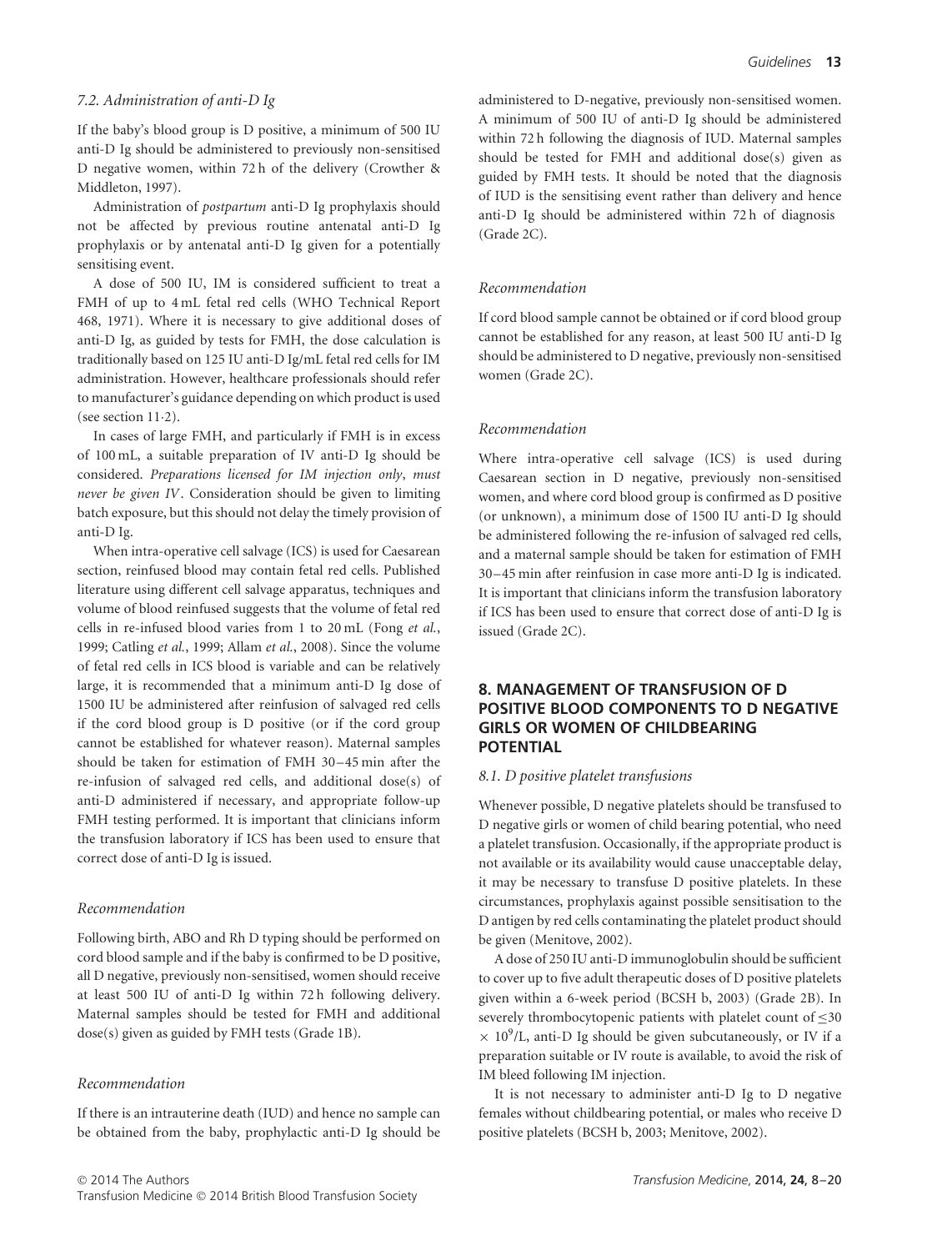# *8.2. Inadvertent transfusion of D positive blood to D negative women of childbearing potential*

When less than 15 mL have been transfused, the appropriate dose of IM anti-D Ig may be given (see Section 11·2). When more than 15 mL have been transfused, it is preferable to use the larger anti-D immunoglobulin preparation (1500 or 2500 IU); however, IV anti-D immunoglobulin is the preparation of choice, achieving adequate plasma levels immediately. *IM only preparations of anti-D immunoglobulin must not be given IV*.

The quantitation of D positive red cells should be performed by flow cytometry (FC) after 48 h if an IV dose of anti-D has been given or 72 h if an IM dose has been given (Grade 2C), and further anti-D Ig given until there are no detectable D positive red cells in circulation.

When more than one unit of D positive blood has been transfused, a red cell exchange transfusion should be considered to reduce the load of D positive red cells in the circulation and the dose of anti-D Ig required to prevent immunisation. In this situation advice should be sought from a specialist in Transfusion Medicine, and the patient should be counselled regarding the implications of both non-intervention (for future pregnancies) and of treatment, including any hazards from receiving donated blood, the exchange procedure itself and of larger doses of anti-D Ig, including IV anti-D Ig (RCOG, 2002).

A single blood-volume red cell exchange transfusion will achieve a 65–70% reduction in D positive red cells; a double volume exchange will achieve an 85–90% reduction. Shortly after the exchange transfusion, the residual volume of D positive red cells should be estimated using FC.

Passive anti-D Ig given in large doses may remain detectable and tests for immune anti-D may not be conclusive for several months.

# **9. FUTURE DEVELOPMENTS INCLUDING THE ROLE OF CELL FREE FETAL DNA TESTING**

At the time of writing this guideline, the recommendation in the UK is that all previously non-sensitised, D negative, pregnant women are offered RAADP. However, the disadvantage of this approach is that approximately 40% of D negative women who are carrying an D negative child will be given routine prophylactic anti-D Ig unnecessarily. This equates to approximately 40 000 women in the UK who are receiving prophylaxis unnecessarily. In recent years, advancements in fetal blood group genotyping using cell free fetal DNA (cffDNA) from maternal blood samples taken at 16–20 week gestation, have made it possible to determine fetal D type with a diagnostic accuracy of around 96% (Geifman-Holzman *et al.*, 2006; Finning *et al.*, 2008; Daniels*et al.*, 2009). The risk of a false negative result (i.e. missing an D positive fetal blood group) by this technique, is small and currently estimated to be around 0·08 to 0·16% (Finning *et al.*, 2008; Clausen *et al.*, 2012). Fetal blood group

genotype can also be determined for Rh C, c, E and Kell (K) status using cffDNA from maternal plasma.

Routine fetal *RHD* typing for all D negative pregnant women has been introduced in Denmark and The Netherlands to allow selective use of RAADP though this has not yet been recommended in the UK (Clausen *et al.*, 2012).

# **10. KEY STANDARDS FOR CLINICAL AUDIT**

Audits of practice should to be undertaken on a continuing basis to ensure compliance with these guidelines and, where identified, variance or concerns in relation to compliance should be addressed (DH a, 1997; DH b, 1998).

Suggested audit standards:

- All non-sensitised D negative pregnant women are offered anti-D for sensitising events during pregnancy and at delivery of an D positive baby.
- All non-sensitised D negative pregnant women are offered RAADP and that the provision of adequate information (anti-D Ig leaflets), choice and consent are documented.
- All non-sensitised D negative women undergoing therapeutic termination of pregnancy are offered anti-D Ig regardless of the method of termination or gestational age.
- All D negative pregnant women have an FMH test for sensitising events after 20 weeks of gestation and at delivery of an D positive baby.
- All non-sensitised D negative pregnant women with FMH volumes exceeding the volume covered by the standard dose of anti-D Ig in use, are given sufficient additional anti-D Ig and that a follow-up sample is taken to check clearance of fetal cells.
- Where anti-D Ig is indicated for potentially sensitising events, it is administered within 72 h of a sensitising event.
- Evidence of appropriate documentation of traceability of anti-D Ig injections to their recipients.

The UK haemovigilance scheme, Serious Hazards of Transfusion (SHOT) is conducting a study looking at women who have produced an immune anti-D that is detectable for the first time in the current pregnancy, whether detected at booking, 28 weeks, delivery or at any other time within the pregnancy. For any woman identified, there will be supplementary questions about previous pregnancies, recorded sensitising events, anti-D prophylaxis and outcome. This study began in January 2013. Transfusion laboratories are encouraged to report any new cases of immune anti-D.

# **11. PRINCIPLES, SAFETY, AVAILABILITY, DOSAGE AND ADMINISTRATION OF ANTI-D Ig**

### *11.1. Safety of anti-D Immunoglobulin*

Polyclonal anti-D Immunoglobulin (anti-D Ig) used in the UK is prepared from pooled plasma from non-UK blood donors who have high levels of anti-D Ig either due to previous sensitisation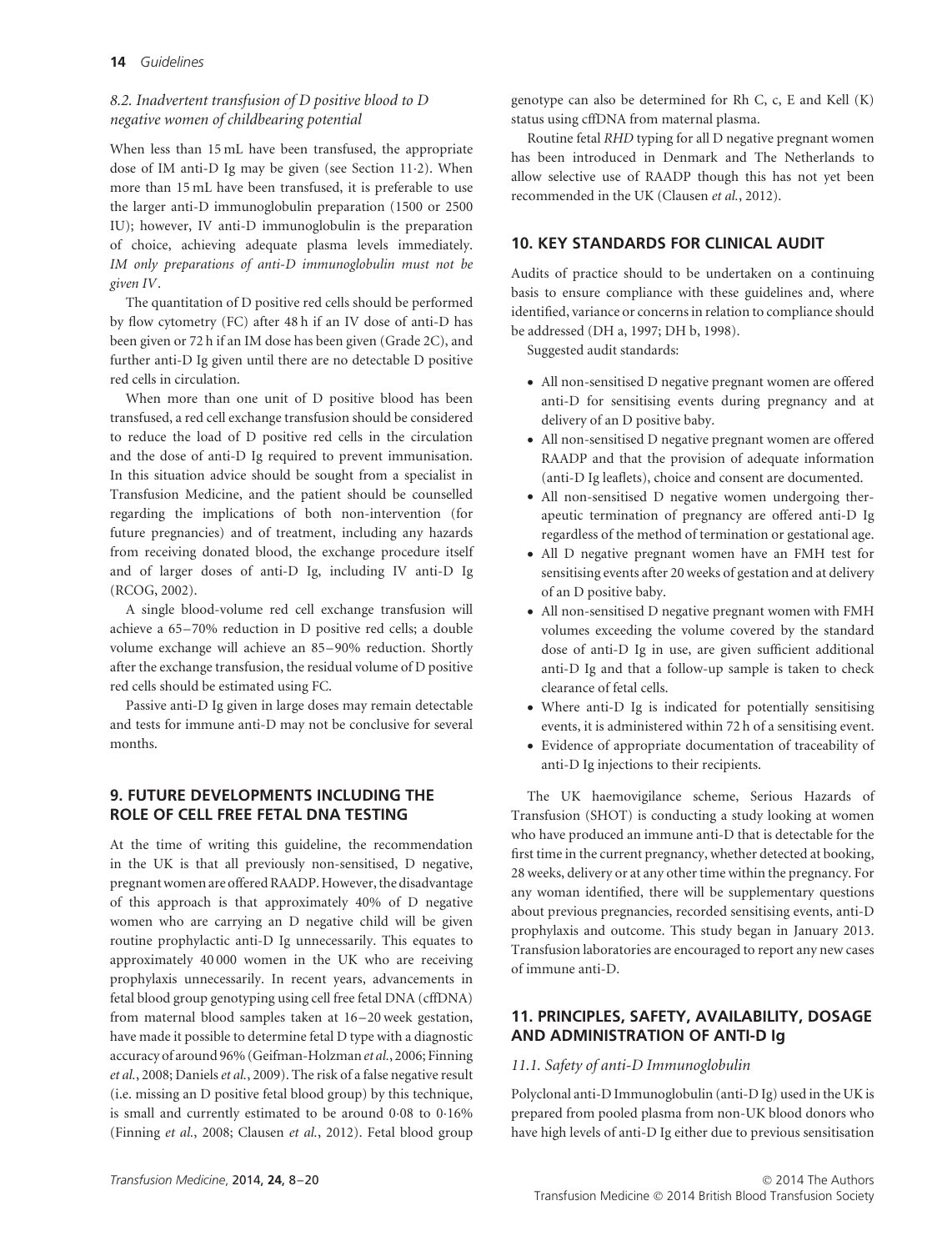or intentional immunisation. Plasma is screened for HBsAg, anti-HIV and HCV RNA. In addition, the manufacturing process includes viral inactivation steps in order to further reduce the risk of viral transmission. The theoretical risk of transmission of variant Creutzfeldt-Jakob disease (vCJD) remains unquantifiable, though is likely to be extremely small.

Product safety data submitted by manufacturers to inform National Institute of Health and Clinical Excellence technical appraisal guidance 156 (NICE, 2002, 2008) indicates a very low rate of reporting a probable or possible adverse event (Pilgrim *et al.*, 2009), estimated to be less than one event per 80 000 doses of anti-D Ig. The majority of reported adverse events were not considered serious. There is no evidence to suggest that anti-D Ig administered to women during pregnancy is harmful to the fetus.

Allergic reactions are very rare but severe hypersensitivity including anaphylaxis may occur. Anti-D preparations may contain trace amounts of IgA (less than  $5 \mu g \text{mL}^{-1}$ ) and hence patients with known antibodies to IgA have a greater risk of developing potentially severe hypersensitivity and anaphylactic reactions. If symptoms of allergic or early signs of hypersensitivity reactions (including generalised urticaria, tightness of the chest, wheezing, hypotension, and anaphylaxis) develop, administration of anti-D must be discontinued immediately and appropriate treatment instituted. Manufacturer's prescribing information for Rhophylac® recommends that medication such as adrenaline should be available for immediate treatment of acute severe hypersensitivity reactions (http://www.rhophylac.com/includes/PDF/RhophylacPI2.pdf).

The precise mechanism by which anti-D Ig prevents alloimmunisation is unknown. Possible mechanisms include rapid clearance of anti-D coated D positive red cells by macrophages and down-regulation of antigen-specific B cells (Kumpel, 2006; Bichler *et al.*, 2004).

# *11.2. Preparations available in the UK, dosage and route of administration of anti-D Ig*

The following anti-D Ig preparations are currently available in the UK at the time of writing this guideline:

D-GAM® (Bio Products Laboratory, Elstree, UK): available as 250, 500, 1500 and 2500 IU vials, for IM use only.

Rhophylac® (CSL Behring, Haywards Heath, UK): available as 1500 IU prefilled syringe, for IM or IV use.

It should be noted that due to the nature of the manufacturing process, D-GAM® preparations are suitable for IM USE ONLY and therefore *must not* be administered IV because of the risk of severe hypersensitivity reactions due to the presence of trace amounts of IgA and other plasma proteins. However, Rhophylac®, prepared by ion exchange chromatography, is a purer product and is suitable for IV and IM administration.

Where a specific dose of anti-D Ig is mentioned in this guideline, it is intended as the minimum recommended dose for a specific clinical situation. The actual dose given will depend on the type and size of anti-D Ig preparations available in individual centres and thus may be higher than is clinically necessary. The dose of anti-D Ig is specified as international units (IU), and 1 μg of anti-D Ig is equivalent of 5 IU.

A dose of 500 IU, IM is considered sufficient to treat a FMH of up to 4 mL fetal red cells (WHO Technical Report 468, 1971). Where it is necessary to give additional doses of anti-D Ig, as guided by tests for FMH, the dose calculation is traditionally based on 125 IU Anti-D Ig/mL fetal or inadvertently transfused D positive red cells, for IM administration. However, healthcare professionals should refer to manufacturer's guidance depending on the product used. The datasheet for Rhophylac, based upon pharmacokinetic data, suggests administering at least 100 IU mL−<sup>1</sup> of fetal or transfused D positive cells either IV or IM.

There is some evidence from pharmacokinetic studies (Bichler *et al.*, 2003; Woelfer *et al.*, 2004) that high Body Mass Index (BMI) is associated with lower serum peak levels of anti-D Ig following IM administration. However, it is unknown whether this observation translates to a higher sensitisation rate in overweight women. On the basis of the available evidence, a firm recommendation cannot be made regarding a higher dose or IV route of administration in women with high BMI.

When large or multiple doses of anti-D Ig are necessary, consideration should be given to limiting batch exposure whenever possible, for example, reserving the same anti-D Ig batch for RAADP and the postnatal dose, but this should not in any way delay the timely provision of anti-D Ig.

The deltoid muscle is an appropriate and safe site for IM administration of anti-D Ig (Smith *et al.*, 1972). If the gluteal region is used, particular care should be taken to ensure that the injection is given into muscle, as absorption may be delayed if it only reaches the subcutaneous tissues. In women with severe thrombocytopenia (platelet count  $\leq 30 \times 10^9$ /L) or a history of a bleeding disorder such as severe Von Willebrand disease, anti-D Ig should be administered IV or subcutaneously depending on whether a preparation suitable for IV use is available. Women with significant bleeding disorders such as Von Willebrand disease should be managed jointly with a haemophilia centre.

# *11.3. Documentation and audit trail of the issue and administration of anti-D Ig immunoglobulin*

The EU guide on good manufacturing practice recommends that there is clear documentation and record keeping to ensure traceability of all blood products (including anti-D Ig) from donors to recipients (European Commission, 2000). The Health Service Circular, Better Blood Transfusion (HSC 2007/001; DH 2007) also specifies the requirement for maintaining adequate traceability records for anti-D Ig.

There are distinct advantages in the hospital transfusion laboratory being involved in the issue and administration process for anti-D Ig, as the information will be stored automatically in the laboratory computer system. However, it is recognised that local arrangements may vary and other departments may be responsible for the storage and issue of anti-D Ig. In any case it is recommended that complete records of issue and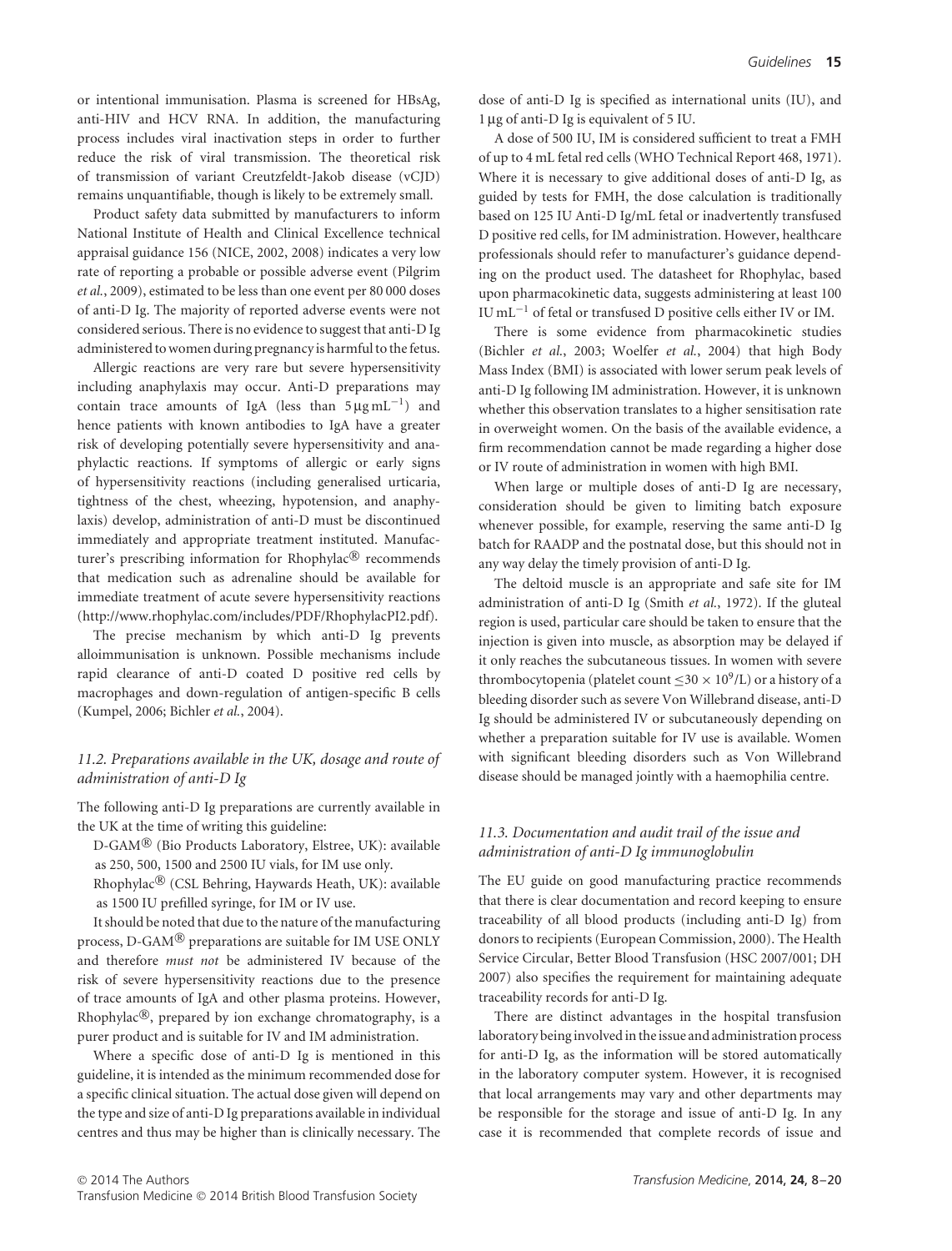administration are maintained in order to allow traceability of anti-D Ig to recipients.

Documentation accompanying the anti-D Ig injection should include a report containing the following details:

- Woman's identity including surname, forename, date of birth and a unique ID number
- The date when the injection is to be given.
- Name and address of the woman's GP whenever possible.
- Name of woman's Obstetrician/Midwife whenever possible.
- Hospital/antenatal clinic administering anti-D Ig.

Details of the injection including the product description and batch number, the dosage and route (IM or IV), site, date and time of administration should be recorded in the woman's maternity record (both hospital clinical and handheld notes).

It is also important that these details are centrally recorded in the hospital transfusion laboratory computer so that this information is readily available should pre-transfusion testing be required.

### *Recommendation*

Adequate records of issue and administration should be maintained to allow full traceability of anti-D immunoglobulin (Grade 2C).

### *11.4. Informed consent*

All pregnant women must be offered written and verbal information about anti-D Ig to inform their decision about receiving anti-D Ig. Maternal consent must be obtained prior to giving anti-D Ig, and the woman's decision to either accept or decline the injection should be clearly recorded by the healthcare professional, both in the woman's 'hand held' and hospital records (RCOG, 2011). NICE guidance recommends that choice is offered at the time of recording blood group in her antenatal healthcare records.

# *11.5. Assessment of the volume of fetomaternal haemorrhage*

This is required when an D negative woman experiences a potentially sensitising event after 20 weeks gestation, and after the birth of an D positive baby, to determine whether the standard dose of anti-D Ig administered has been sufficient to remove all fetal red cells from the maternal circulation (RCOG, 2011; BCSH a, 2009). FMH testing of initial and follow-up samples should be undertaken according to BCSH guidelines for the estimation of FMH (BCSH a, 2009).

Where the FMH result shows that insufficient anti-D Ig has been given to cover the bleed volume an additional dose of anti-D Ig should be administered within 72 hours of the sensitising event. The additional dose of anti-D Ig should be calculated as 125IU for every 1mL fetal red cells (but see section 11·2) and

should take into account any postnatal anti-D Ig dose, if already given. but not any dose given as RAADP.

A follow-up FMH sample should be tested (after 72 hours if the additional anti-D Ig is given intramuscularly or after 48 hours if given intravenously) to check for clearance of fetal cells. Further dose(s) of anti-D Ig and continued follow-up will be necessary if fetal cells remain detectable. A FMH confirmed by flow cytometry as  $>$  or  $=$  to 4mL is considered to be significant, and even if such a bleed is covered by the standard anti-D dose administered, a follow-up FMH sample is still required to confirm that anti-D Ig has been administered and to check for clearance of fetal cells. (BCSH a, 2009)

The presence of free anti-D in maternal plasma does not necessarily indicate adequate prophylaxis and additional doses of anti-D Ig should be continued until D positive red cells are no longer detectable (BCSH a, 2009; RCOG, 2002).

# *Anti-D detectable in samples from pregnant D negative women*

Antibody screens on maternal pre-transfusion samples may be positive following injection of anti-D Ig. Detectable anti-D may be passive or immune and there is no serological method for distinguishing between the two. Even if measured at the pharmacokinetic peak, passive anti-D rarely exceeds 0·4 IU mL−<sup>1</sup> unless more than 1500 IU has been given IV. The pharmacokinetic peak level is lower and later following IM anti-D and would rarely exceed 0.2 IU mL<sup> $-1$ </sup> following 1500 IU. The level will fall with time (Bichler *et al.*, 2003; MacKenzie *et al.*, 2006).

There have been several cases in the UK where immune anti-D has been mistakenly assumed to be prophylactic without a validated method of measuring the strength of serological reaction or taking into account an accurate history (2010 SHOT Annual Report). It is important therefore that regardless of any prior administration of anti-D Ig, any anti-D detected at 28 weeks should be quantified and the results made available in the woman's hand-held and hospital records.

# *Recommendation*

Where anti-D is detected in a sample from a pregnant woman, further history should be obtained and investigations undertaken to establish whether this is immune or passive. If no clear conclusion can be reached as to the origin of anti-D, then prophylaxis should continue to be administered in accordance with guidelines for D negative women who have not formed immune anti-D (Grade 2C).

# **CONFLICT OF INTEREST**

None of the authors have declared a conflict of interest.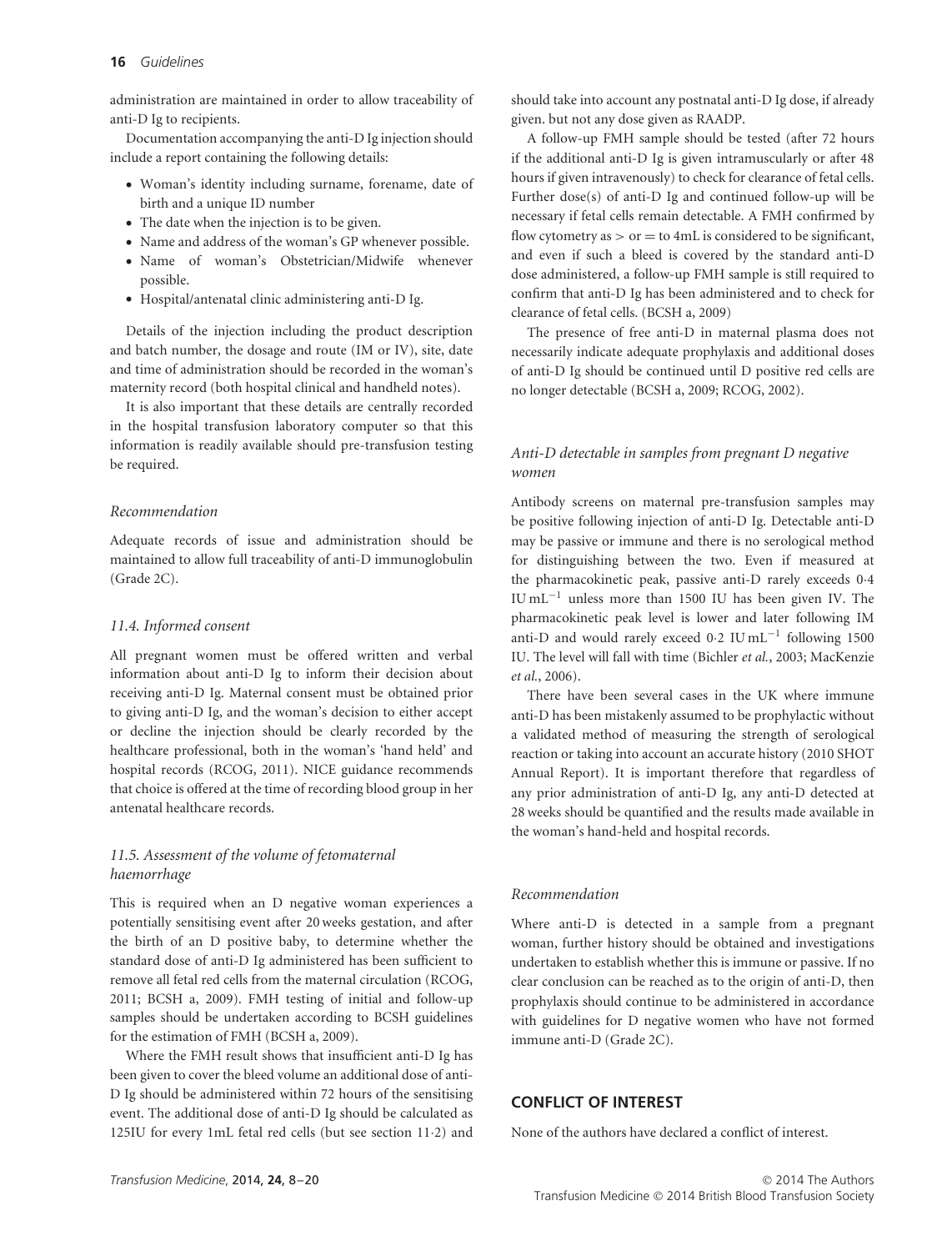### **ACKNOWLEDGEMENTS**

All authors contributed to writing the paper. Rita Gupta, BCSH Administrator provided administrative support; Sue Katic, NHS Blood & Transplant provided additional administrative support. Sarah Sutton, clinical librarian at the University Hospitals of Leicester NHS Trust, provided invaluable assistance by performing a systematic search of published literature for these guidelines. Numerous members of the BCSH transfusion task force and sounding board kindly reviewed the manuscript and provided invaluable comments and suggestions.

### **REFERENCES**

- Allam, J., Cox, M. & Yentis, S.M. (2008) Cell salvage in obstetrics. *International Journal of Obstetric Anesthesia*, **17**, 37–45.
- Bichler, J., Schöndorfer, G., Pabst, G. & Andresen, I. (2003) Pharmacokinetics of anti-D IgG in pregnant Rh D negative women. *BJOG: An International Journal of Obstetrics and Gynaecology*, **110**, 39–45.
- Bowman, J.M., Chown, B., Lewis, M. & Pollock, J.M. (1978) Rh-isoimmunization during pregnancy: antenatal prophylaxis. *Canadian Medical Association Journal*, **118**, 623–627.
- British Committee for Standards in Haematology (BCSH – b). (2003) Guidelines for the use of Platelet transfusions. *British Journal of Haematology*, **122**, 10–23.
- British Committee for Standards in Haematology (BCSH - c). (2007) Guidelines for blood grouping and red cell antibody testing in pregnancy. *Transfusion Medicine*, **17**,  $252 - 262$ .
- British Committee for Standards in Haematology (BCSH – a). (2009) Guidelines for the estimation of fetomaternal haemorrhage. URL http://www.bcshguidelines.com/docu ments/BCSH\_FMH\_bcsh\_sept2009.pdf (Accessed 3/12/2013).
- Catling, S.J., William, S. & Fielding, A.M. (1999) Cell salvage in obstetrics: an evaluation of the ability of cell salvage combined with leucocyte depletion filtration to remove amniotic fluid from operative blood loss at caesarean section. *International Journal of Obstetric Anesthesia*, **8**, 79–84.
- Chilcott, J., Lloyd Jones, M., Wight, J., Wray, J., Beverley, C. & Tappenden, P. (2003) A review of the clinical effectiveness and costeffectiveness of routine anti-D prophylaxis for pregnant women who are rhesusnegative. *Health Technology Assessment*, **7**,  $1 - 72$ .
- Clausen, F.B., Christiansen, M., Steffensen, R. *et al.* (2012) Report of the first nationally implemented clinical routine screening for fetal RHD in D − pregnant women to ascertain the requirement for antenatal RhD prophylaxis. *Transfusion*, **52**, 752–758.
- Critical Appraisal Skills Program (CASP). (2004) Milton Keynes Primary Care NHS Trust. URL http://www.phru.nhs.uk/ casp/reviews.htm (Accessed 22/9/2005).
- Crowther, C.A. & Middleton, P. (1997) Anti-D administration after childbirth for preventing Rhesus alloimmunisation. *Cochrane Database of Systematic Reviews*, **2** Art. No.:CD000021. DOI:10.1002/14651858. CD000021.
- Daniels, G., Finning, K., Martin, P. & Massey, E. (2009) Noninvasive prenatal diagnosis of fetal blood group phenotypes: current practice and future prospects. *Prenatal Diagnosis Journal*, **29**, 101–107.
- Department of Health (DH). (1997) *The new NHS, Modern Dependable White Paper*. NHS, London.
- Department of Health (DH). (1998) *A first class service – quality in the new NHS*. NHS, London.
- Department of Health (DH). (2007) Health service circular HSC 2007/001, Better Blood Transfusion, Safe and Appropriate use of blood. URL http://www.dh.gov.uk/ prod\_consum\_dh/groups/dh\_digitalassets/ documents/digitalasset/dh\_080803.pdf (Accessed 30/11/2010).
- European Commission. (2000) Manufacture of medicinal products derived from human blood or plasma – Revision of Annexe 14 to the EU Guide to Good Manufacturing Practice.
- Finning, K., Martin, P., Summers, J., Massey, E., Poole, G. & Daniels, G. (2008) Effect of high throughput RH D typing of fetal DNA in maternal plasma on use of anti-Rh D immunoglobulin in Rh D negative pregnant women: prospective feasibility study. *British Medical Journal*, **336**, 816–818.
- Fong, J., Gurewitsch, E.D., Kump, L. & Klein, R. (1999) Clearance of fetal products and subsequent immunoreactivity of blood salvaged at cesarean delivery. *Journal of Obstetrics and Gynaecology*, **93**, 968–972.
- Geifman-Holzman, O., Groegut, C.A. & Gaughan, J.P. (2006) Diagnostic accuracy of non invasive fetal Rh genotyping from maternal blood – a meta-analysis. *American Journal of Obstetrics and Gynaecology*, **195**, 1163–1173.
- Ghosh, S. & Murphy, W.G. (1994) Implementation of the rhesus prevention programme: a prospective study. *ScottishMedical Journal*, **39**, 147–149.
- Hartwell, E.A. (1998) Use of Rh immune globulin: ASCP Practice Parameter. American Society of Clinical Pathologists. *American Journal of Clinical Pathology*, **110**, 281–292.
- Huchet, J., Dallemagne, S., Huchet, C., Brossard, Y., Larsen, M. & Parnet-Mathieu, F. (1987) Ante-partum administration of preventive treatment of Rh-D immunisation in rhesus-negative women. Parallel evaluation of transplacental passage of fetal blood cells. Results of a multicentre study carried out in the Paris region. *Journal de gyn´ecologie, obst´etrique et biologie de la reproduction*, **16**, 101–111.
- Kumpel, B.M. (2006) On the immunologic basis of Rh immune globulin (anti-D) prophylaxis.. *Transfusion*, **46**, 1652–1656.
- Lee, D., Contreras, M., Robson, S.C., Rodeck, C.H. & Whittle, M.J. (1999) Recommendations for the use of anti-D Ig immunoglobulin for Rh prophylaxis. *Transfusion Medicine*, **9**, 93–97.
- MacKenzie, I.Z., Bowell, P., Gregory, H., Pratt, G., Guest, C. & Entwistle, C.C. (1999) Routine antenatal rhesus D immunoglobulin prophylaxis: the results of a prospective 10 year study. *British Journal of Obstetrics and Gynaecology*, **106**, 492–497.
- MacKenzie, I.Z., Bichler, J., Mason, G.C. *et al.* (2004) Efficacy and safety of a new, chromatographically purified rhesus (D) immunoglobulin. *European Journal of Obstetrics, Gynecology, and Reproductive Biology*, **117**, 154–161.
- MacKenzie, I.Z., Roseman, F., Findlay, J. *et al.* (2006) The Kinetics of routine antenatal prophylactic intramuscular injections of polyclonal anti-D immunoglobulin. *British Journal of Obstetrics and Gynaecology*, **113**, 97–101.
- Mayne, S., Parker, J.H., Harden, T.A., Dodds, S.D. & Beale, J.A. (1997) Rate of Rh D sensitisation before and after implementation of a community based antenatal prophylaxis programme. *British Medical Journal*, **315**, 1588.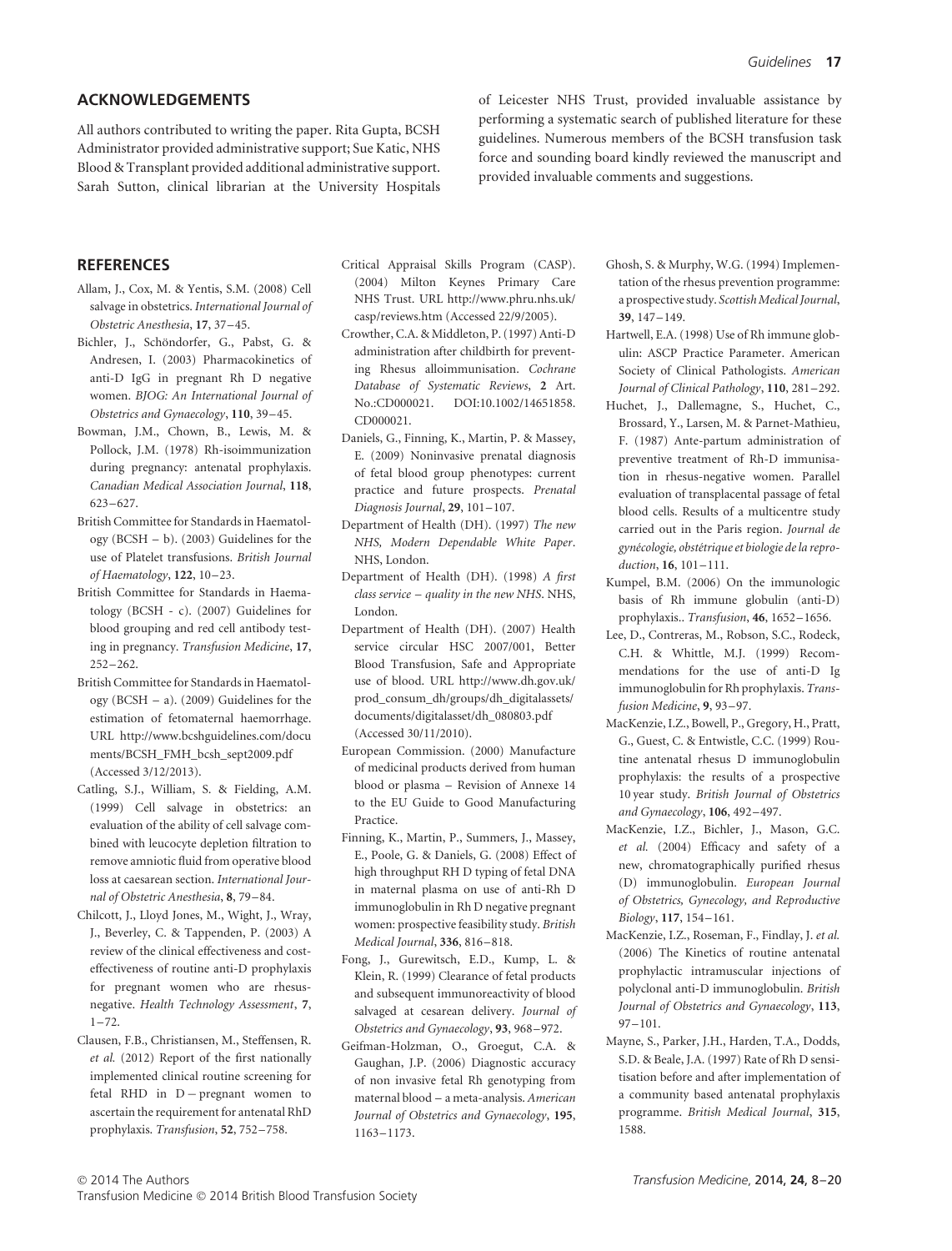- Menitove, J.E. (2002) Immunoprophylaxis for D negative patients receiving platelet transfusion from D negative donors. *Transfusion*, **42**, 136–138.
- Milkins, C., Berryman, J., Cantwell, C. *et al*. (2012) Guidelines for pre-transfusion compatibility procedures in blood transfusion laboratories. *Transfusion Medicine*, **23**,  $3 - 35$
- Mollison, P.L., Mollison, P.L., Engelfriet, C.P. & Contreras, M. (1997) Blood Transfusion in Clinical Medicine (10 edn), 318. Chichester, UK.
- National Institute for Health and Clinical Excellence (NICE). (2002) Full guidance on the use of routine antenatal anti-D prophylaxis for Rh D negative women. Technology Appraisal Guidance No. 41.
- National Institute for Health and Clinical Excellence (NICE). (2008) Routine antenatal anti-D prophylaxis for women who are rhesus D negative. URL http://www.nice. org.uk/nicemedia/pdf/TA156Guidance.pdf (Accessed 8/1/2011).
- National Institute for Health and Clinical Excellence (NICE CG62). (2008) Antenatal Care, Routine care for the healthy pregnant woman. URL http://www.nice.org.uk/ nicemedia/live/11947/40115/40115.pdf (Accessed 11/12/2010).
- National Institute for Health and Clinical Excellence (NICE CG154). (2012) Ectopic pregnancy and miscarriage: Diagnosis and

initial management in early pregnancy of ectopic pregnancy and miscarriage. URL http://www.publications.nice.org.uk/ec topic-pregnancy-and-miscarriage-cg154 (Accessed 13/03/2013).

- Parker, J., Wray, J., Gooch, A., Robson, S. & Qureshi, H. (2013) Guidelines for the use of prophylactic anti-D immunoglobulin. URL http://www.bcshguidelines.com/documents /Anti-D\_bcsh\_07062006.pdf (Accessed 3/12/2013).
- Pilgrim, H., Lloyd-Jones, M. & Rees, A. (2009) Routine antenatal anti-D prophylaxis for Rh D negative women: a systematic review and economic evaluation. *Health Technology Assessment*, **13**, 1–126 .
- Royal College of Obstetrics and Gynaecologists (RCOG Green Top Guideline 38 February). (2010) The management of gestational trophoblastic disease. URL http://www.rcog. org.uk/files/rcog-corp/GT38Management Gestational0210.pdf (Accessed 3/12/2013).
- Royal College of Obstetrics and Gynaecologists (RCOG Green Top Guideline 22, revised March). (2011) The Use of Anti-D Immunoglobulin for Rhesus D Prophylaxis. URL http://www.rcog.org.uk/files/rcogcorp/GTG22AntiD.pdf (Accessed 3/12/2013).
- Smith, G.N., Griffiths, B., Mollison, D. & Mollison, P.L. (1972) Uptake of IgG after intramuscular and subcutaneous injection. *The Lancet*, **299**, 1208–1212.
- Tovey, L.A.D. (1992) Towards the conquest of Rh haemolytic disease: Britain's contribution and the role of serendipity. *Transfusion Medicine*, **2**, 99–109.
- Tovey, L.A.D., Townley, A., Stevenson, B.J. & Taverner, J. (1983a) The Yorkshire antenatal anti-D trial in primigravidae. *The Lancet*, **2**, 244–246.
- Tovey, L.A., Townley, A., Stevenson, B.J. & Taverner, J. (1983b) The Yorkshire antenatal anti-D immunoglobulin trial in primigravidae. *The Lancet*, **2**, 244–246.
- Trolle, B. (1989) Prenatal Rh-immune prophylaxis with 300 micrograms immune globulin anti-D in the 28th week of pregnancy. *Acta Obstetricia et Gynecologica Scandinavica*, **68**, 45–47.
- Urbaniak, S.J. & Greiss, M.A. (2000) Rh D haemolytic disease of the fetus and the newborn. *Blood Reviews*, **14**, 44–61.
- World Health Organisation. (1971) Technical Report Series No. 468. Prevention of Rh Sensitisation. Report of a WHO Scientific Group. URL http://whqlibdoc.who.int/trs/ WHO\_TRS\_468.pdf (Accessed 11/11/ 2011).
- Woelfer, B., Schuchter, K., Janisiw, M., Hafner, E., Philipp, K. & Panzer, S. (2004) Post delivery levels of anti-D IgG prophylaxis in D – mothers depend on maternal body weight. *Transfusion*, **44**, 512–517.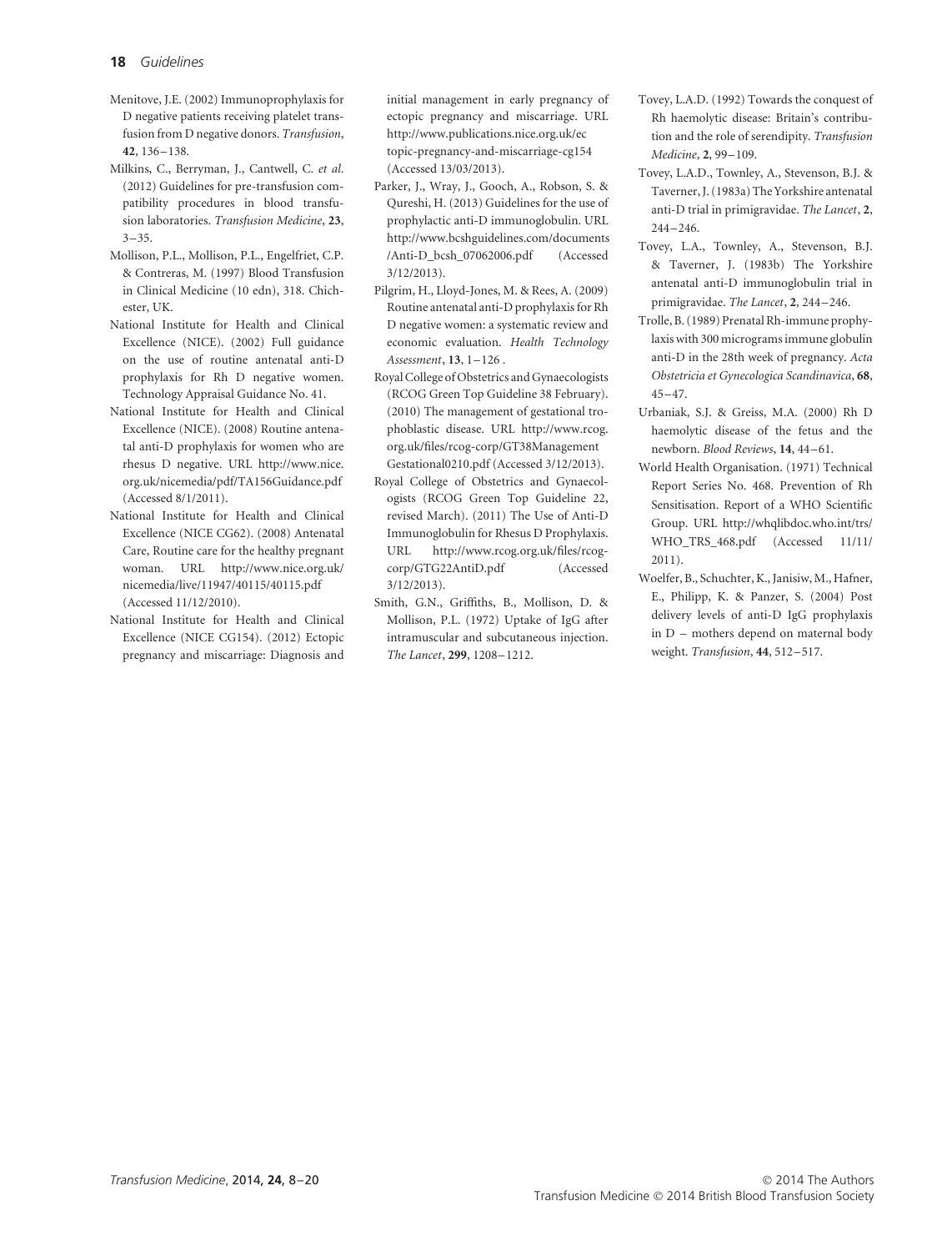### *Guidelines* **19**

### **Appendix 1**

# **Levels of evidence and grade of recommendations**

# **Grading of Recommendations Assessment, Development and Evaluation (GRADE)**

### *Strength of recommendations:*

Strong (grade 1): Strong recommendations (grade 1) are made when there is confidence that the benefits do or do not outweigh harm and burden. Grade 1 recommendations can be applied uniformly to most patients. Regard as 'recommend'.

Weak (grade 2): Where the magnitude of benefit or no0074 is less certain a weaker grade 2 recommendation is made. Grade 2 recommendations require judicious application to individual patients. Regard as 'suggest'.

### *Quality of evidence*

The quality of evidence is graded as high (A), moderate (B) or low (C). To put this in context it is useful to consider the uncertainty of knowledge and whether further research could change what we know or our certainty.

(A) High: Further research is very unlikely to change confidence in the estimate of effect. Current evidence derived from randomised clinical trials without important limitations.

(B) Moderate: Further research may well have an important impact on confidence in the estimate of effect and may change the estimate. Current evidence derived from randomised clinical trials with important limitations (e.g. inconsistent results, imprecision - wide confidence intervals or methodological flaws e.g. lack of blinding, large losses to follow up, failure to adhere to intention to treat analysis), or very strong evidence from observational studies or case series (e.g. large or very large and consistent estimates of the magnitude of a treatment effect or demonstration of a dose–response gradient).

(C) Low: Further research is likely to have an important impact on confidence in the estimate of effect and is likely to change the estimate. Current evidence from observational studies, case series or just opinion.